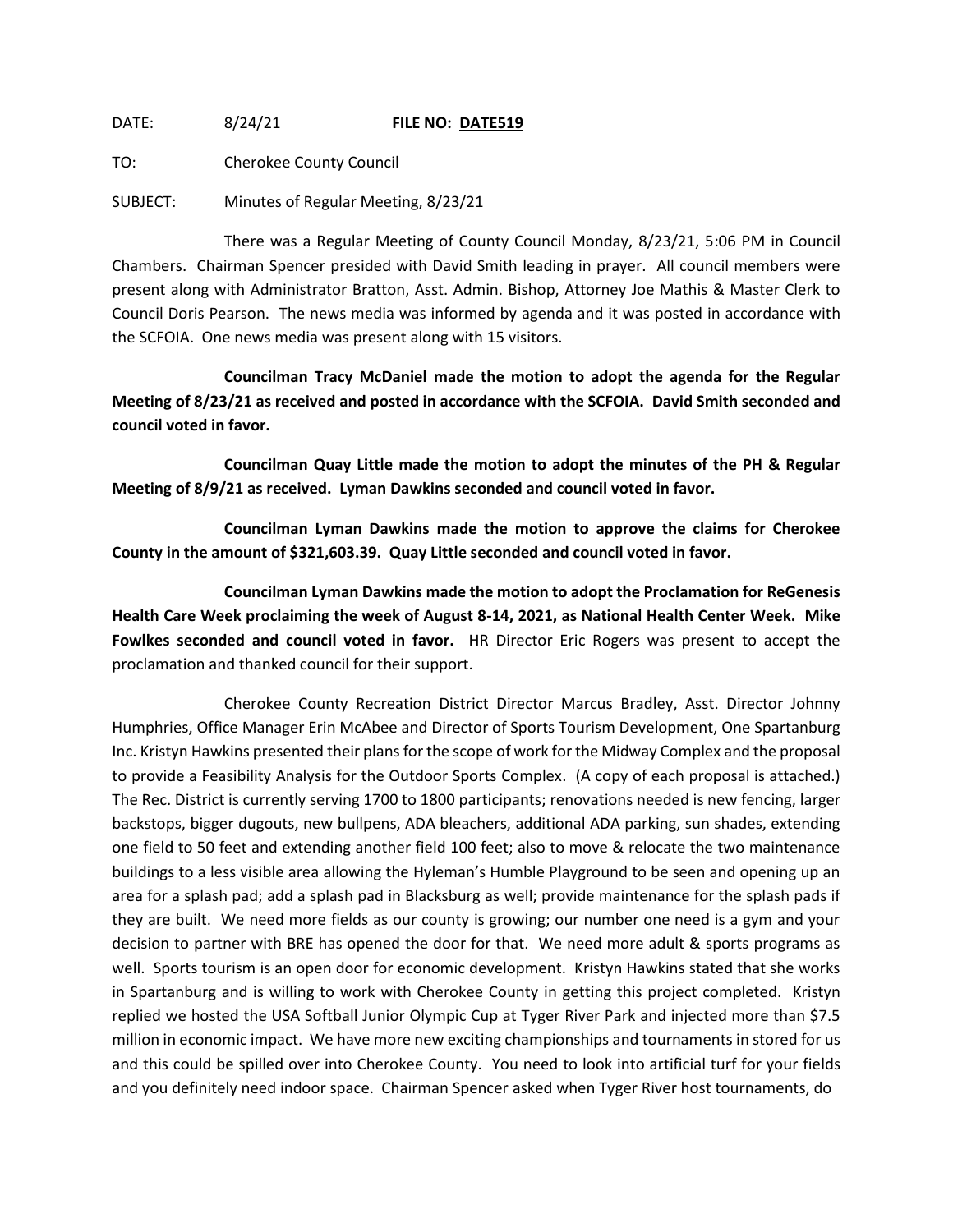## Page 2 – Minutes of Regular Meeting, 8/23/21

they run it or does the Recreation District? Kristyn replied the people putting on the events run it and the Dist. gets money from it as well as it boosts the tourism resulting in the hospitality tax dollars. David Smith asked is the Midway Complex in a good location? Kristyn replied it's perfect and will be even better once I-85 construction is completed. Quay Little asked why do we need to convert to turf fields; pro football went to turf but now they are converting back to grass? Kristyn replied you can accomplish more with turf; the fields are easier to maintain. She stated Limestone University is a huge asset for your county; your youth leagues right now generate more interest than the university. Administrator Bratton replied he reached out to AECOM to give him a proposal to provide a feasibility analysis for an outdoor sports complex for Cherokee County at a cost around \$50,000. Quay Little asked Kristyn in your opinion is this proposal our first more important need? Kristyn replied it will be your best move going forward. If you put down artificial turf, build longer and better fields, have a multi-facility, then you will be able to host more events that will bring in more revenue. Lyman Dawkins asked where would we get the funding for this? Admin. Bratton replied it can come directly out of the general fund; or another option is using the money that the Recreation District is paying us back for their loan which is around \$30,000/year which we could set aside as a recreational capital needs fund; about 3 years ago the recreation milage was rolled back during the reassessment and you could put the 1.4 mills back in place and designate it to the recreational capital fund that would generate around \$20,000/year. You could utilize that for this year along and have \$50,000 to fund the study and in the future for main. of the facility. Chair Spencer asked about a swimming pool? I heard Limestone University is closing the pool that Gaffney High uses for their swim team. I talked with Mayor Moss and he told me he would be willing to partner with us in building & financing a community pool; now we need to get the City Board in favor of it. Quay Little asked about Ford Road Complex? Johnny replied to upgrade the Ford Complex, you need a new sports tower. You would need to tear it down as it stands now and put up 3 new fields that would include batting cages, turf fields, new bathroom facilities, etc. Johnny replied we don't have enough fields to accommodate the sports we have going now and if we had more fields, we could host more tournaments. After more discussion, Councilman **[Lyman Dawkins made the motion to have the study and pay for it from the Recreational needs fund. David Smith seconded.]** Quay Little asked how much money does the Recreation Dept. have, can you pay for this study? Quay replied council is studying to put on a hospitality tax and we are doing all we can; therefore, I want to see how you are going to contribute to this. Do you believe you need this study and are you willing to pay for it yourself? Marcus replied, we are; but we will need help if we move forward with this project. \$200,000 is all we have to spare toward this project and that will put us in a bind. Administrator Bratton replied he has talked with Marcus & Johnny about how much they would be able to put some skin in this project and they replied \$200,000. Quay replied I don't want to do a study that we say they need. I want them to say they need the study and they will pay for it. Going off of that, we can justify making adjustments to help them in funding this project. Kristyn replied the Clemson University Study and stated it was not adequate and did not justify or identify what that facility would look like. You need to build something that is substantiable and in order for that, you will need this study. Mike Fowlkes asked why do we need another study? We have had the study from the Clemson University; then the public group that brought their study. Why would we spend more money to do another study when we know we need more ballfields and need to upgrade the ones we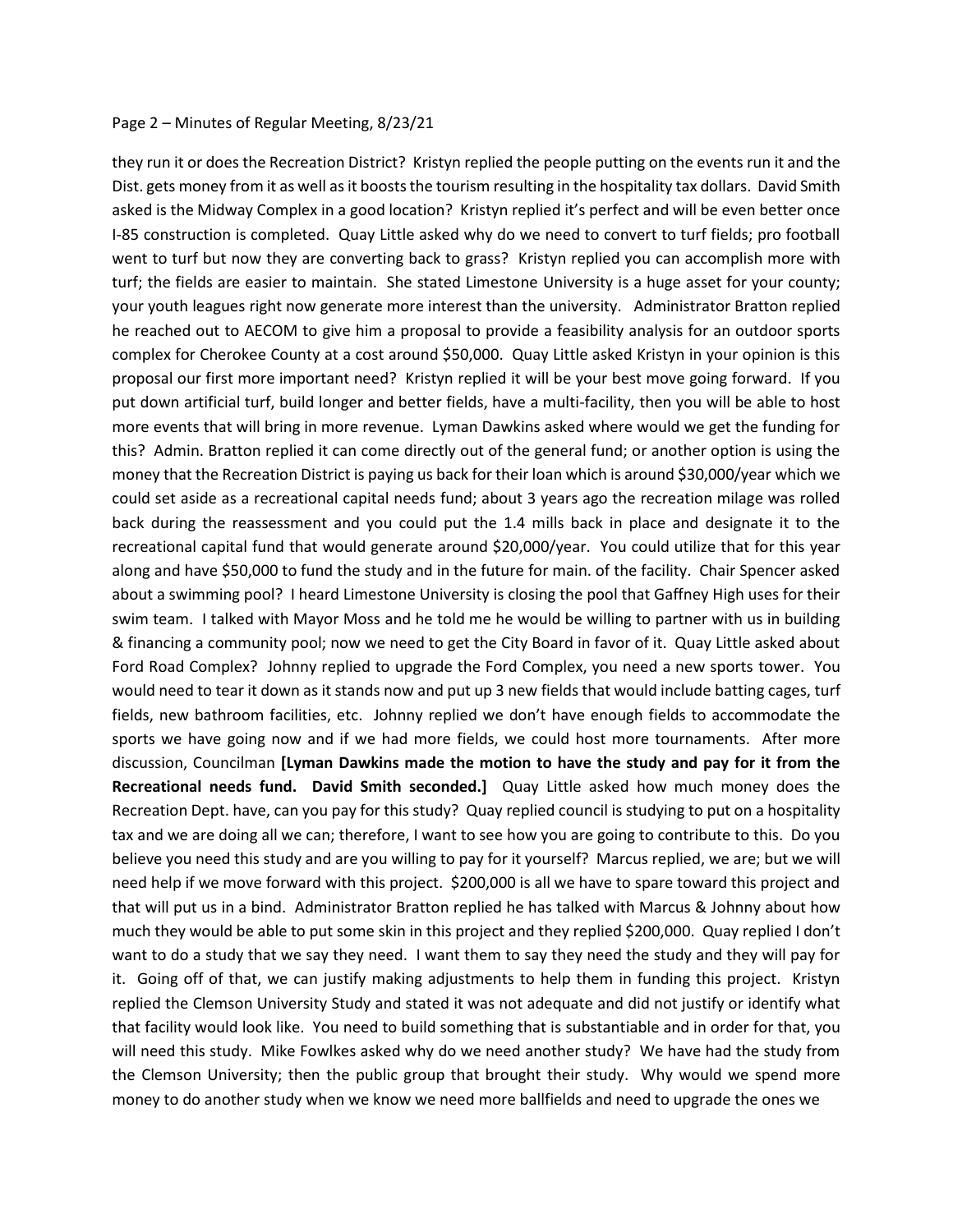## Page 3 – Minutes of Regular Meeting, 8/23/21

have? Lyman replied this study would give us figures on our economic input, etc. Kristyn replied in order to build this facility you need to know what revenues will be coming in so that you can determine the cost in keeping the facility maintained & upgraded. Steve replied this study will tell you: 1) can it sustain itself; 2) what impact does it have on our community; 3) what needs are there for what we build and how can it be used across the upstate; 4) what pitch can we get into that nobody else has done. Quay I feel if the Recreation Dist. wants a study; then they pay for it. Once you get this study, come back to us and give us the plans to move forward. Steve asked Kristyn to look at the RFP's that the Recreation Dist. will send out for this project to make sure they are asking for all they need? She replied yes. Johnny asked do you want to include Midway renovations in this study? Council agreed no, you already have that study and know what you want. Administrator Bratton replied the study will be on additional fields, splash pads, auditorium, etc. **[Lyman Dawkins & David Smith withdrew their motion made earlier.)** David Smith asked Steve, what source of funds do we have available to take on this project? Steve replied you could amend your general fund budget to pay for this at a high figure of \$1.9 million. Marcus & Johnny stated they could put toward \$200,000 toward that project but now since they have to fund this study, that would leave \$150,000 toward the project. We have a little over \$1.4 million sitting in the local accommodations tax fund that has been sitting there. Chairman Spencer & I have discussed a beautification project coming off I-85 into the county but that might be 2 to 3 more years before they finish with the I-85 project. I've talked with another agency that might help us fund that project. Quay Little stated we need to go to the City and show them how much we are putting money toward this project and ask them to help fund it as well. Admin. Bratton stated that we will not need an architect to do this work, this is stuff our local contractors can do. Accommodation tax monies has to be spent on items that will increase tourism. We generate around \$100,000/year in that fund; and if you go through with this project and add more fields, then the accommodation monies will grow. Mike asked David if he was willing to err-mark some of that accommodation tax monies to fund this project? David replied yes, I am willing to go forward and get this done. Quay stated if we fix these 4 fields now, we will have a better chance of passing a referendum. **[Quay Little made the motion to fund up to \$1.4 million out of the Accommodation Tax fund to renovate the Midway Complex. Lyman Dawkins seconded.** Chair Spencer replied he talked with Mayor Moss this morning and he said they would partner on this project 50% but it's up to us to get 3 more votes from the City Commissioners to make this happen. Tracy McDaniel asked where is the splash pad money & the operation of the splash pad coming from? What is the cost of a splash pad? Steve replied somewhere between \$300,000 - \$400,000/each for a total cost of around \$800,000. Council has the Hospitality Tax Ordinance before them and that money has to be spent similar to the Accommodation Tax monies and the splash pads would be a good option to identify & apply for these monies. I spoke with our Attorney Flynn regarding this and he said if the county wanted to go ahead and fund this project; then we could reimburse ourselves from these monies once they start coming in. I feel it will generate around \$300,000 to \$450,000/year. Johnny asked does this renovation at the Midway Complex include the moving of the two buildings? Tim Spencer asked where are you going to move them to? Johnny replied we are looking at once you move R&B Depts. out to the BRE, to occupy that building & space. **Council voted in favor of the motion.]**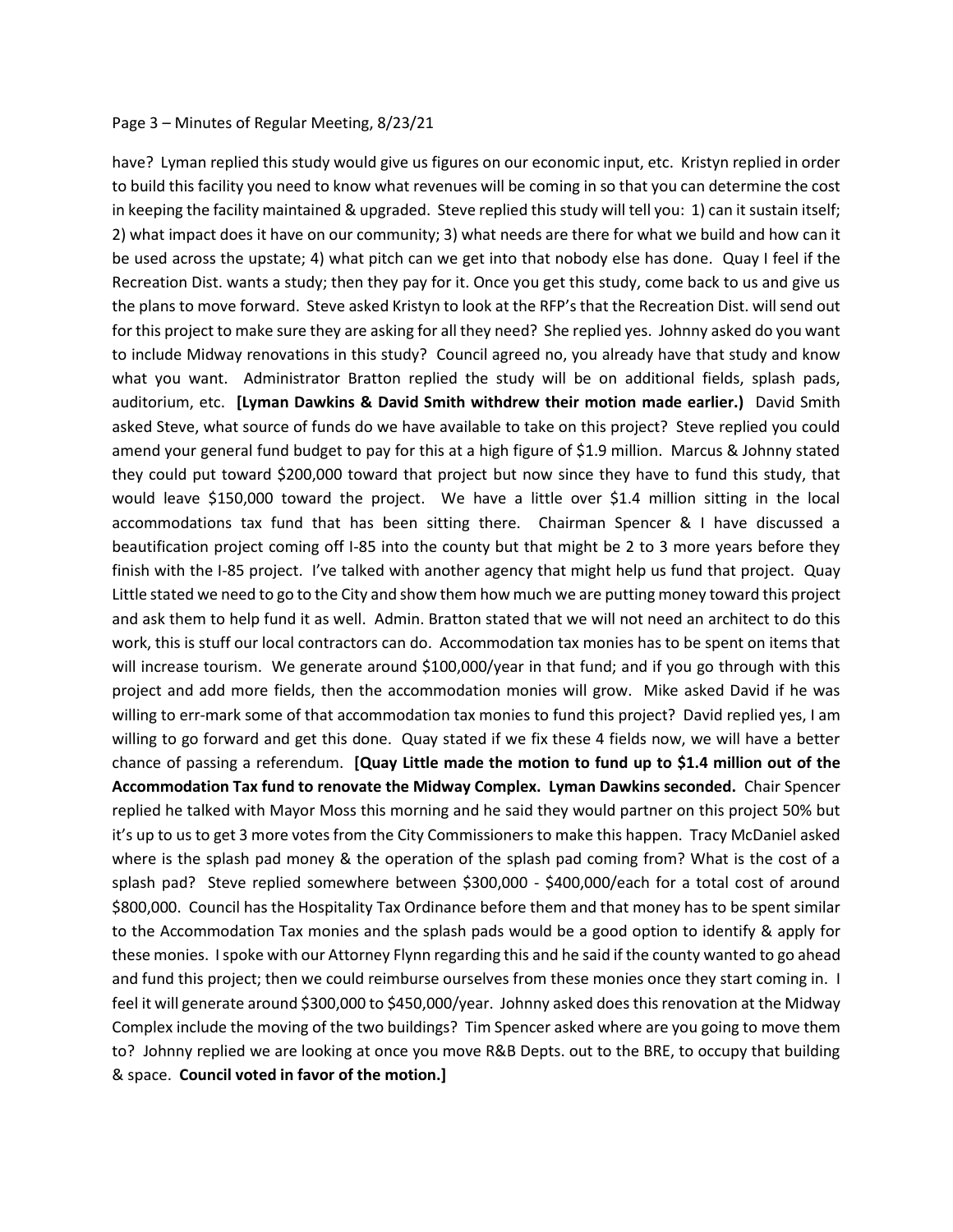Page 4 – Minutes of Regular Meeting, 8/23/21

**Councilman Lyman Dawkins made the motion to adopt the 2nd Reading of Ordinance No. 2021-23 authorizing (1) the execution & delivery of a Fee in Lieu of Tax & Incentive Agreement by & between Cherokee County, SC (The "County"), and Broad River Electric Cooperative, Inc., acting for itself, one or more affiliates, and/or other project sponsors (collectively, The "Company"), pursuant to which the County shall covenant to accept certain negotiated Fees in Lieu of Ad Valorem Taxes with respect to the establishment and/or expansion of certain facilities in the County (The "Project"); and (2) other matters relating thereto. David Smith seconded and council voted in favor.**

**Councilman Lyman Dawkins made the motion to adopt the 1st Reading of Ordinance No. 2021- 24 authorizing the execution & delivery of a Fee in Lieu of Tax Agreement by & between Cherokee Co., SC and (Project Peach) with respect to certain economic development property in the county, whereby such property will be subject to certain payments in Lieu of Taxes, including the provision of Certain Special Source Credits; The creation of Joint County Industrial & Business Park (Project Peach) in conjunction with Spartanburg County; and other matters related thereto. Quay Little seconded and council voted in favor.**

**Councilman David Smith made the motion to adopt the 1st Reading of Ordinance No. 2021-25 establishing a Local Hospitality Fee on the Sales of Prepared Meals & Beverages sold in the Unincorporated Area of Cherokee County, SC; and other matters relating thereto. Lyman Dawkins seconded and council voted in favor.**

**Councilman Quay Little made the motion to hire a part-time School Crossing Guard for Town of Blacksburg. Tracy McDaniel seconded and council voted in favor.** Administrator Bratton stated that the School District will reimburse the county for this position.

**Councilman Mike Fowlkes made the motion to allow for a new investigator in the Solicitor's Office to be added to our payroll and the Solicitor Office will reimburse us for this position; to do a small renovation area at the Courthouse in the Solicitor area to house this person at a cost of \$5,850; and to purchase a new vehicle paid for by the Solicitor Office; and the county will add the vehicle to our insurance policy at our cost. Quay Little seconded and council voted in favor.**

Administrator Bratton updated council on COVID. We have had a sharp increase of our county employees being out either with COVID or exposed to it. I've asked each Dept. to again practice social distancing. I have not required wearing mask or taking the vaccine at this time; but I do strongly encourage everyone to wear their mask.

Administrator Bratton reported he received two bids for Bid No. 2022-01 – Cherokee Co. Road Paving Project: 1) Cherokee Landscaping & Grading - \$570,299.50; and 2) Rodgers Group, Greer, SC - \$706,369.75. **[David Smith made the motion to allow Administrator Bratton & Asst. Admin. Bishop to**